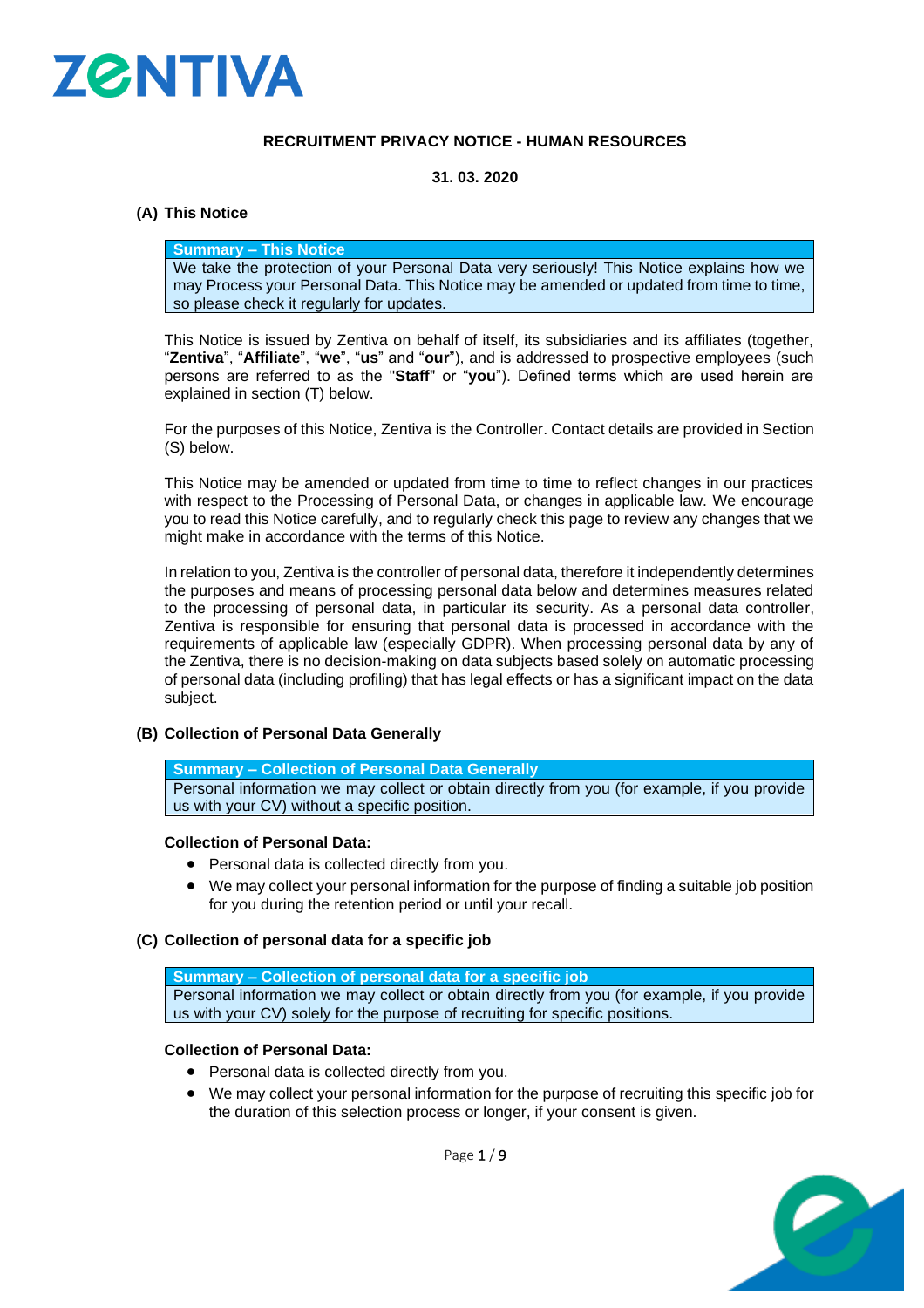

### **(D) Categories of Personal Data That We May Process**

**Summary – Categories of Personal Data That We May Process** For example, we may process: your personal information (eg your name); Demographics (e.g., your age) Your contact information (eg your address); Your CV; Your employer information (if applicable) any opinions or opinions you give us.

Zentiva can process the following categories of personal data:

• name and surname; academic title; date and place of birth; marital status; the job title; nationality; educational attainment and date of graduation; indication of previous employers and jobs; a statement of disability; driving license (if exists); work and residence permit number (if applicable); information on work capacity, eventually reduced work capacity;

### **(E) Legal Basis for Processing Personal Data**

**Summary – Legal Basis for Processing Personal Data**

We may Process your Personal Data where: you have given your prior, express consent; the Processing is necessary for a contract between you and us; the Processing is required by applicable law; or where we have a valid, legitimate interest in the Processing.

When Processing your Personal Data in connection with the purposes set out in this Notice, we may rely on one or more of the following legal bases, depending on the circumstances:

- Consent: We may Process your Personal Data where we have obtained your prior, explicit consent to the Processing (this legal basis is only used in relation to Processing that is entirely voluntary – it is not used for Processing that is necessary or obligatory in any way);
- Contractual Necessity: We may Process your Personal Data where the Processing is necessary in connection with any contract that you may enter into with us, eg work performance agreements;
- Legal compliance: processing is required to comply with Zentiva legal obligations under applicable law;
- Legitimate interest: processing is necessary for the purposes of Zentiva legitimate interests over which the interests of data subjects or their fundamental rights or freedoms do not take precedence; these legitimate interests of Zentiva are, in particular, maintaining the safety and security of Zentiva employees and activities; and the protection of Zentiva premises and property; and quality service delivery and performance of Zentiva.

#### **(F) Sensitive Personal Data**

#### **Summary – Sensitive Personal Data**

We do not seek to collect or otherwise Process your Sensitive Personal Data. Where we need to Process your Sensitive Personal Data, such as your medical records or information about adverse effects of medication on your health, we Process it only for a legitimate purpose, and we do so in accordance with applicable law.

We do not seek to collect or otherwise Process Sensitive Personal. Where it becomes necessary to Process your Sensitive Personal Data for any reason, we rely on one of the following legal bases:

• Compliance with Applicable Law: processing is required or permitted by applicable law or applications applicable labour legislation within the European Union;



Page 2 / 9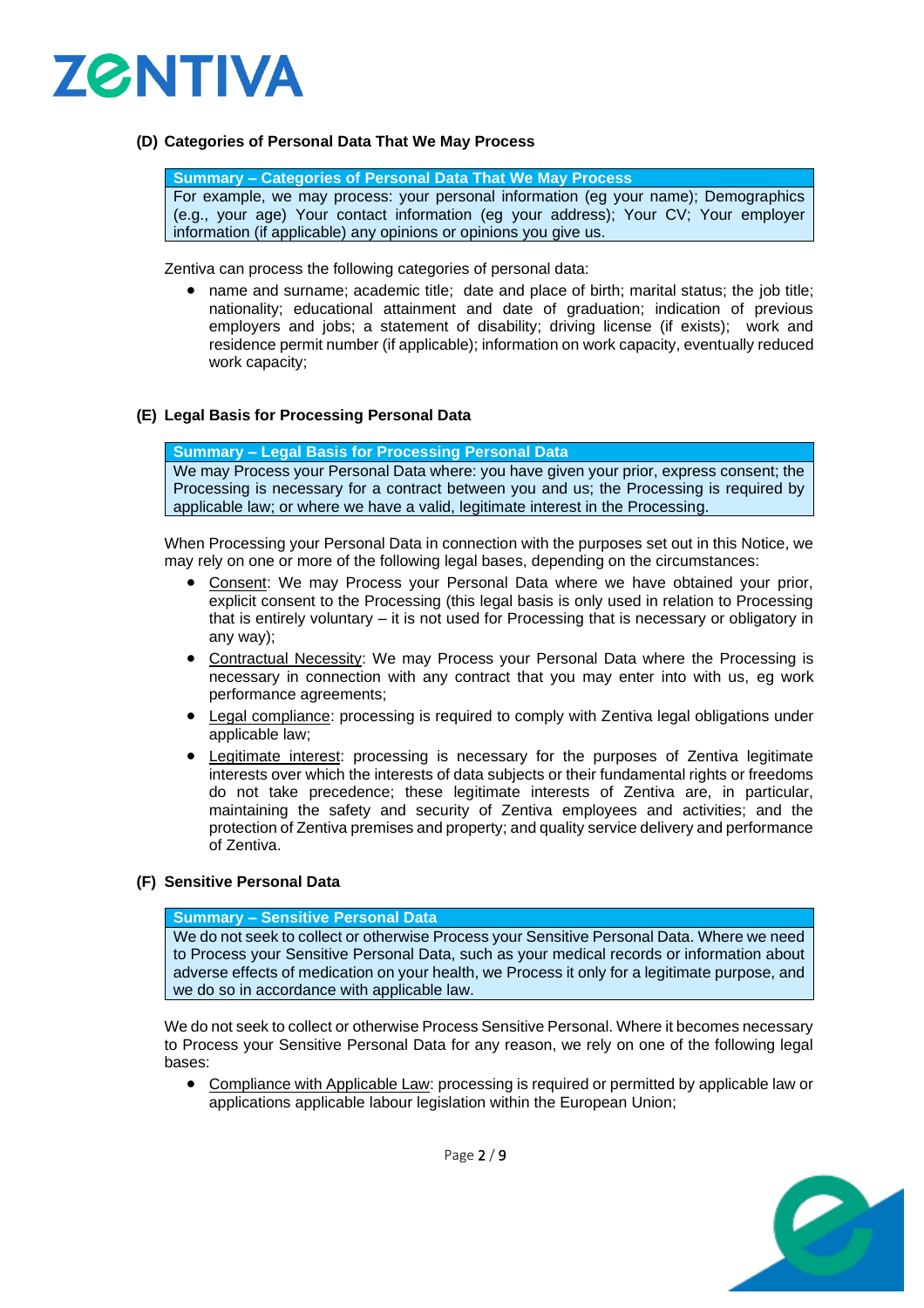

• Consent: We may Process your Sensitive Personal Data where we have, in accordance with applicable law, obtained your prior, explicit consent prior to Processing your Sensitive Personal Data (this legal basis is only used in relation to Processing that is entirely voluntary – it is not used for Processing that is necessary or obligatory in any way).

If you provide Sensitive Personal Data of any other data subject to us, you must ensure that it is lawful for you to disclose such data to us, including ensuring that one of the legal bases set out above is available to us with respect to the Processing of those Sensitive Personal Data.

### **(G) Purposes for Which We May Process Your Personal Data**

**Summary – Purposes For Which We May Process your Personal Data** We may only process your Personal Data for specific purposes.

We may Process your Personal Data for the following purposes:

- Human resources management: human resources management and recruitment;
- Health and safety: protection of health and safety when visiting the recruitment process.

### <span id="page-2-0"></span>**(H) Disclosure of Personal Data to Third Parties**

#### **Summary – Disclosure of Personal Data to Third Parties**

We may disclose your Personal Data to: legal and regulatory authorities; our external data Processor and subcontractors of our Processor; our external advisors; any party as necessary in connection with legal proceedings; any party as necessary for investigating, detecting or preventing criminal offences; any purchaser of our business.

We may disclose your Personal Data to other Affiliates within the Zentiva, for legitimate business purposes (including operating our Sites, and providing products and services to you), in accordance with applicable law. A full list of Zentiva Affiliates that may have access to the Personal Data is available in Section [\(S\)](#page-6-0) below.

In addition, we may disclose your Personal Data to:

- you and, where appropriate, your appointed representatives;
- legal and regulatory authorities, when obliged to do so by law or by command of a relevant authority, or for the purposes of reporting any actual or suspected breach of applicable law or regulation;
- auditors, lawyers and other outside professional advisors to Zentiva, subject to binding contractual obligations of confidentiality;
- any relevant party, law enforcement agency or court, to the extent necessary for the establishment, exercise or defence of legal rights;
- any relevant party for the purposes of preventing, investigating, detecting or prosecuting criminal offences or executing criminal penalties;
- any relevant third party acquirer(s), in the event that we sell or transfer all or any relevant portion of our business or assets (including in the event of reorganization, dissolution or liquidation).

If we engage a third-party Processor to Process your Personal Data, the Processor will be subject to binding contractual obligations to:

- (i) only Process the Personal Data in accordance with our prior written instructions;
- (ii) take measures to protect the confidentiality and security of the Personal Data, together with any additional requirements under applicable law.

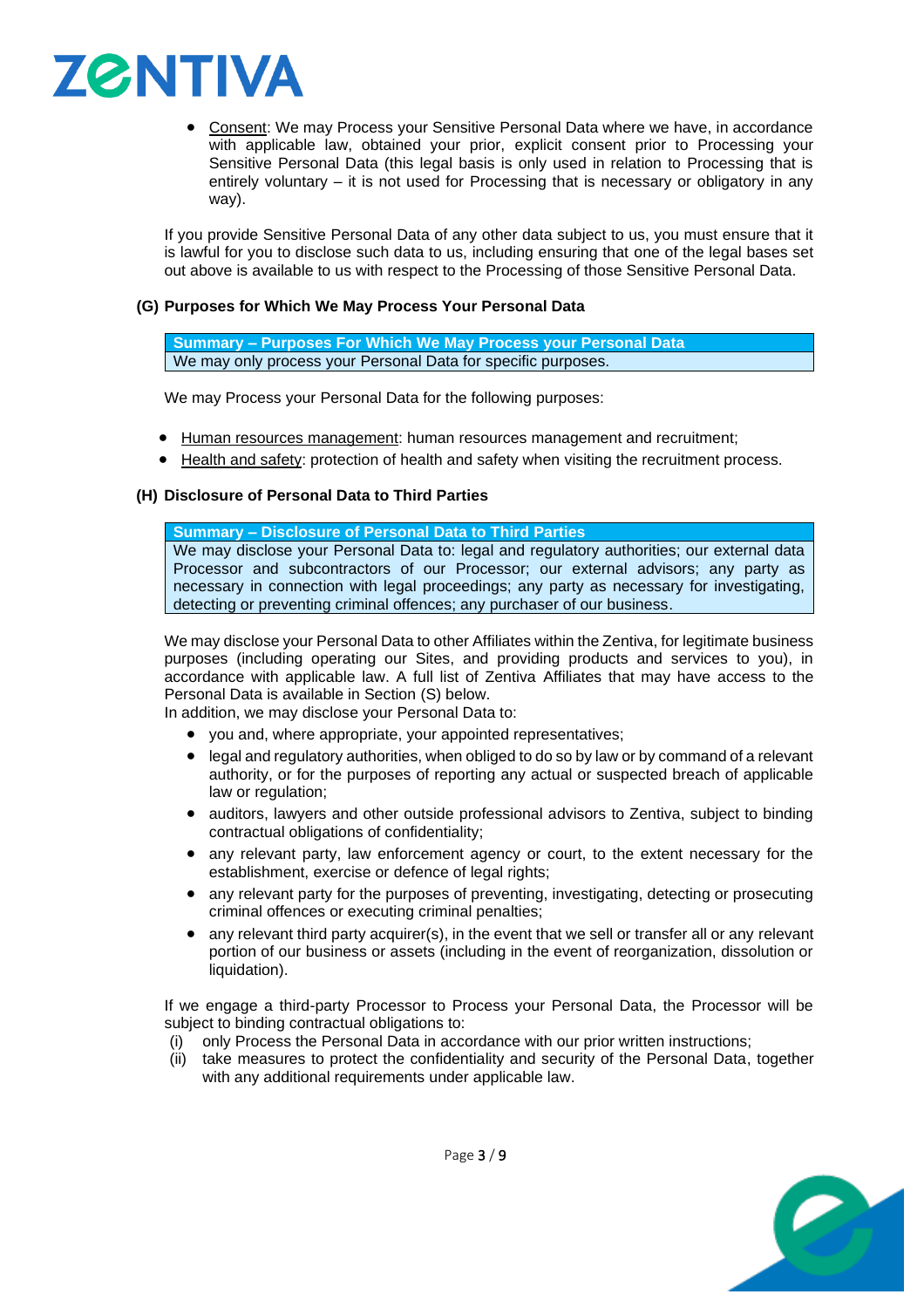

## **(I) Profiling**

#### **Summary – Profiling**

The processing of your Personal Data does not involve automated decision making, including Profiling.

### **(J) International Transfer of Personal Data**

**Summary – International Transfer of Personal Data**

We may transfer your Personal Data to recipients in other countries. Where we transfer Personal Data from the EEA to a recipient outside the EEA that is not in an Adequate Jurisdiction, we do so on the basis of Standard Contractual Clauses.

Because of the international nature of our business, we may need to transfer your Personal Data within the Zentiva, and to third parties as noted in Section [\(H\),](#page-2-0) in connection with the purposes set out in this Notice. For this reason, we may transfer your Personal Data to other countries that may have different laws and data protection compliance requirements to those that apply in the country in which you are located.

Where we transfer your Personal Data from the EEA to recipients located outside the EEA who are not in Adequate Jurisdictions, we do so on the basis of Standard Contractual Clauses. You may request a copy of our Standard Contractual Clauses using the contact details provided in Section (U) below.

Please note that when you transfer any Personal Data directly to the Zentiva established outside the EEA, we are not responsible for that transfer of your Personal Data. We will nevertheless Process your Personal Data, from the point at which we receive such data, in accordance with the provisions of this Notice.

### **(K) Data Security**

**Summary – Data Security**

We implement appropriate technical and organizational security measures to protect your Personal Data. Please ensure that any Personal Data that you send to us are sent securely.

We have implemented appropriate technical and organizational security measures designed to protect your Personal Data against accidental or unlawful destruction, loss, alteration, unauthorized disclosure, unauthorized access, and other unlawful or unauthorized forms of Processing, in accordance with applicable law.

Because the internet is an open system, the transmission of information *via* the Internet is not completely secure. Although we will implement all reasonable measures to protect your Personal Data, we cannot guarantee the security of your data transmitted to us using the Internet – any such transmission is at your own risk and you are responsible for ensuring that any Personal Data that you send to us is sent securely.

### **(L) Data Accuracy**

#### **Summary – Data Accuracy**

We take every reasonable step to ensure that your Personal Data is kept accurate and upto-date and is erased or rectified if we become aware of inaccuracies. Please let us know if your Personal Data that we keep is inaccurate or not up-to-date.

We take every reasonable step to ensure that:



Page 4 / 9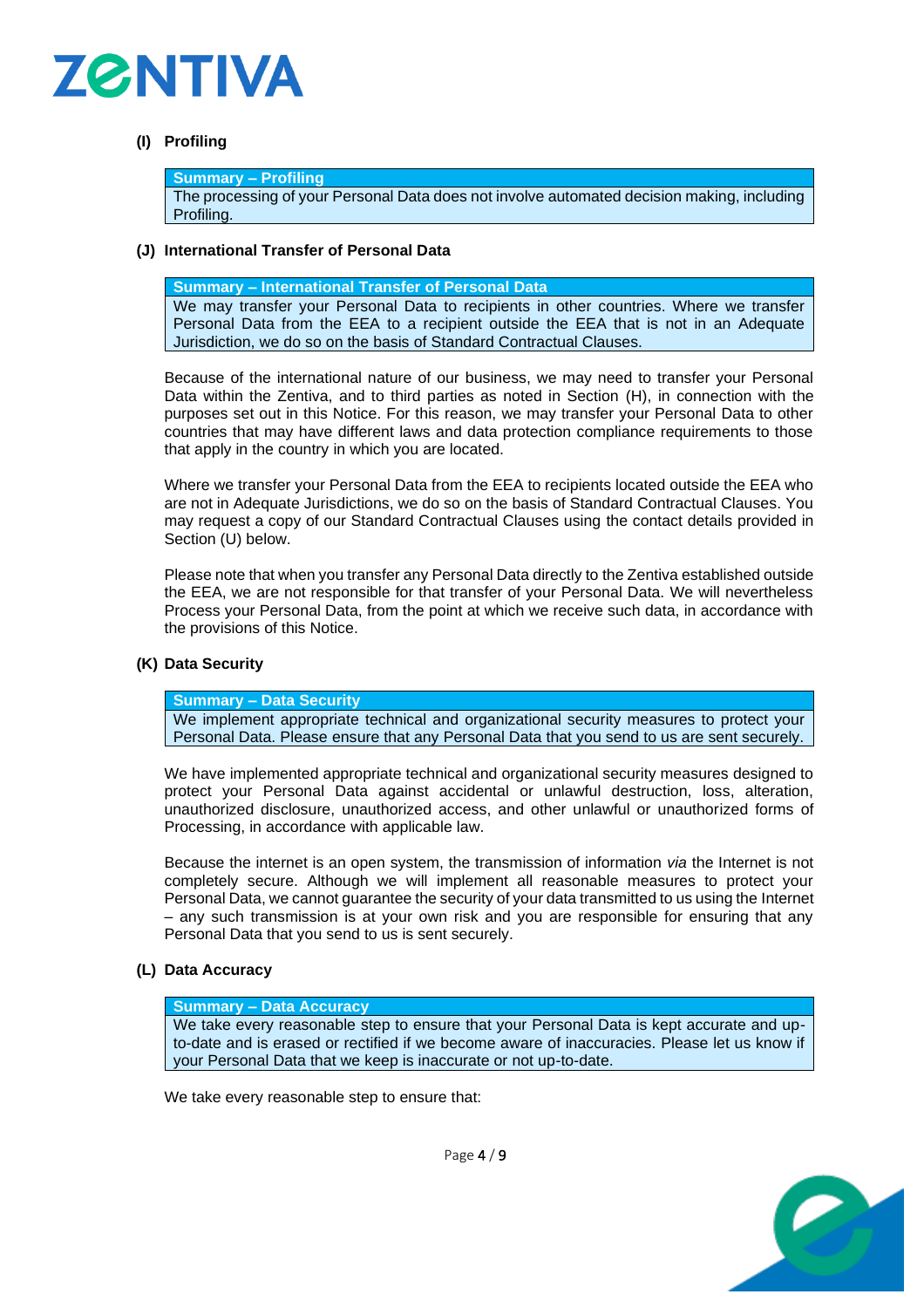

- your Personal Data that we Process is accurate and, where necessary, kept up to date; and
- any of your Personal Data that we Process that is inaccurate (having regard to the purposes for which it is Processed) is erased or rectified without delay.

From time to time, we may ask you to confirm the accuracy of your Personal Data. You can always contact us with a request to rectify or erase inaccurate Personal Data. For more details, please see the section about your legal rights.

### **(M) Data Minimization**

### **Summary – Data Minimization**

We take every reasonable step to limit the volume of your Personal Data that we Process to what is necessary.

We take every reasonable step to ensure that your Personal Data that we Process is limited to the Personal Data reasonably necessary in connection with the purposes set out in this Notice.

### **(N) Data Retention**

**Summary – Data Retention**

We take every reasonable step to ensure that your Personal Data is only retained for as long as it is needed in connection with a lawful purpose.

We take every reasonable step to ensure that your Personal Data is only Processed for the minimum period necessary for the purposes set out in this Notice. The criteria for determining the duration for which we will retain your Personal Data are as follows:

<span id="page-4-3"></span><span id="page-4-2"></span><span id="page-4-1"></span><span id="page-4-0"></span>

|       | (1) We will retain copies of your Personal Data in a form that permits identification only<br>for as long as: |                                                                                                                                                                                                                                                                                                                                                                                                        |  |
|-------|---------------------------------------------------------------------------------------------------------------|--------------------------------------------------------------------------------------------------------------------------------------------------------------------------------------------------------------------------------------------------------------------------------------------------------------------------------------------------------------------------------------------------------|--|
|       |                                                                                                               | (a) we maintain an ongoing relationship with you (e.g. we have a long-term, on-<br>going relationship); or                                                                                                                                                                                                                                                                                             |  |
|       |                                                                                                               | (b) we are obliged by law to keep your Personal Data; or                                                                                                                                                                                                                                                                                                                                               |  |
|       |                                                                                                               | (c) your Personal Data is necessary in connection with the lawful purposes set<br>out in this Notice (e.g. in relation to the occupational safety and accidents<br>agenda),                                                                                                                                                                                                                            |  |
| plus: |                                                                                                               |                                                                                                                                                                                                                                                                                                                                                                                                        |  |
|       | (2) the duration of:                                                                                          |                                                                                                                                                                                                                                                                                                                                                                                                        |  |
|       |                                                                                                               | (a) any applicable limitation period (i.e. any period during which any person<br>could bring a legal claim against us in connection with your Personal Data,<br>or any authority can initiate legal proceedings in which your Personal Data<br>may be relevant); and                                                                                                                                   |  |
|       |                                                                                                               | (b) an additional two (2)-month period following the end of such applicable<br>limitation period (so that, if a person brings a claim at the end of the limitation<br>period, we are still afforded a reasonable amount of time in which to identify<br>any Personal Data that is relevant to that claim, or if any authority initiates<br>proceedings, we will still possess relevant documentation), |  |
| and:  |                                                                                                               |                                                                                                                                                                                                                                                                                                                                                                                                        |  |
|       |                                                                                                               | (3) in addition, if any relevant legal claims are brought or any other legal procedure is<br>initiated, we may continue to Process your Personal Data for such additional periods<br>as are necessary in connection with that claim or such proceedings.                                                                                                                                               |  |



<span id="page-4-4"></span>Page 5 / 9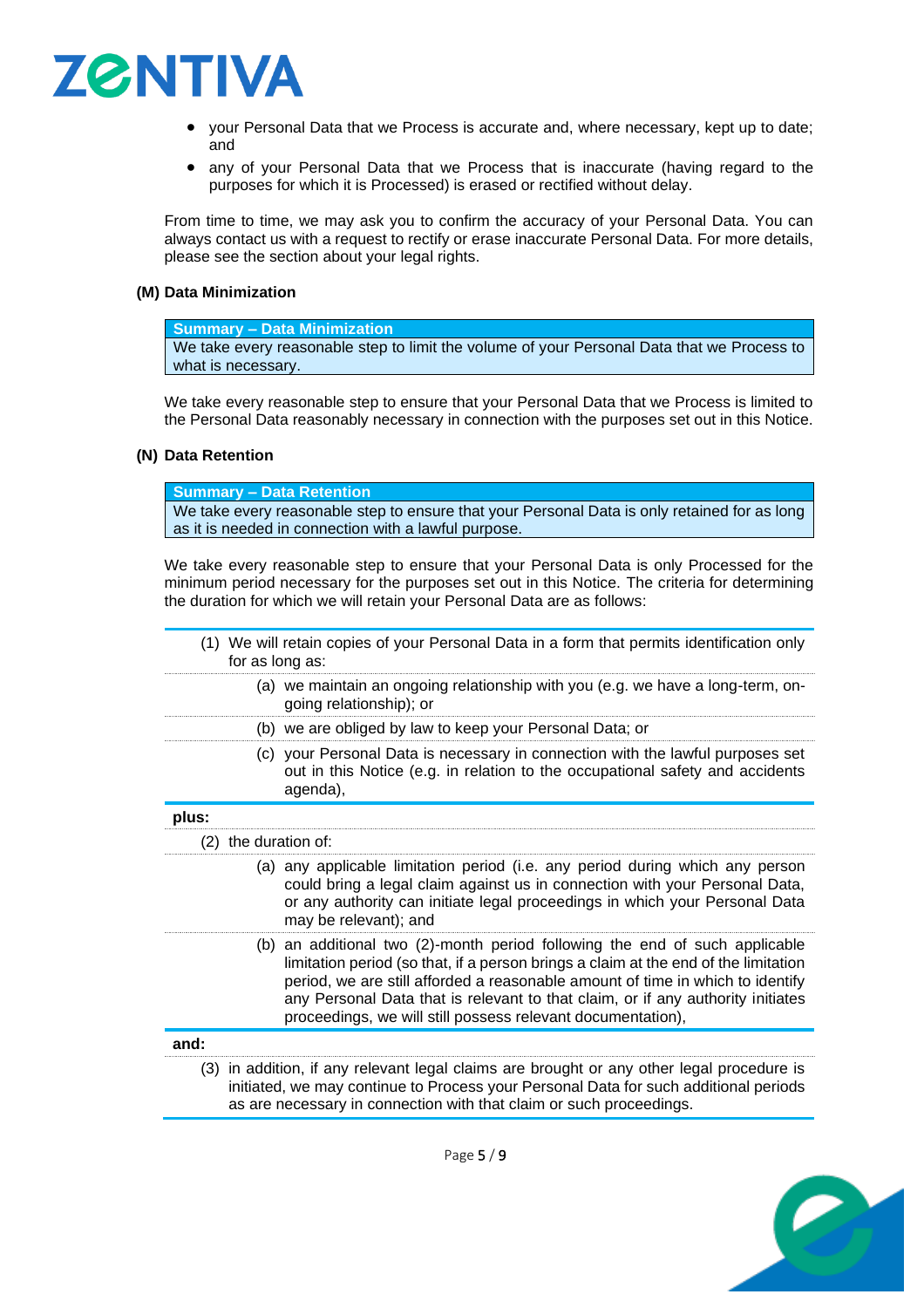

During the periods noted in paragraphs [\(a\)](#page-4-0) and [\(b\)](#page-4-1) above, we will restrict our Processing of your Personal Data to the storage of, and maintaining the security of, such data, except to the extent that such data needs to be reviewed in connection with any legal claim, or any obligation under applicable law.

Once the periods in paragraphs [\(1\),](#page-4-2) [\(2\)](#page-4-3) and [\(3\)](#page-4-4) above, each to the extent applicable, have concluded, we will either:

- permanently delete or destroy the relevant Personal Data; or
- anonymize the relevant Personal Data.

### **(O) Your Legal Rights**

# **Summary – Your Legal Rights**

Under applicable law, you may have a number of rights, including: the right not to provide your Personal Data to us; the right of access to your Personal Data; the right to request rectification of inaccuracies; the right to request the erasure, or restriction of Processing, of your Personal Data; the right to object to the Processing of your Personal Data; the right to have your Personal Data transferred to another Controller; the right to withdraw consent; and the right to lodge complaints with Data Protection Authorities. We may require proof of your identity before we can give effect to these rights.

Subject to applicable law, you may have a number of rights regarding the Processing of your Relevant Personal Data, including:

- the right to request access to, or copies of, your Relevant Personal Data, together with information regarding the nature, Processing and disclosure of such Relevant Personal Data;
- the right to request rectification of any inaccuracies in your Relevant Personal Data;
- the right to request, on legitimate grounds:
	- o erasure of your Relevant Personal Data; or
	- o restriction of Processing of your Relevant Personal Data;
- the right to object, on legitimate grounds, to the Processing of your Relevant Personal Data by us or on our behalf, especially in case of direct marketing;
- the right to have certain Relevant Personal Data transferred to another Controller, in a structured, commonly used and machine-readable format, to the extent applicable;
- where we Process your Relevant Personal Data on the basis of your consent, the right to withdraw that consent (noting that such withdrawal does not affect the lawfulness of any Processing performed prior to the date on which we receive notice of such withdrawal, and does not prevent the Processing of your Personal Data in reliance upon any other available legal bases); and
- the right to lodge complaints regarding the Processing of your Relevant Personal Data with a Data Protection Authority (in particular, the Data Protection Authority of the EU Member State in which you live, or in which you work, or in which the alleged infringement occurred, each if applicable).

This does not affect your statutory rights.

To exercise one or more of these rights, or to ask a question about these rights or any other provision of this Notice, or about our Processing of your Personal Data, please use the contact details provided in Section [\(S\)](#page-6-0) below. Please note that:

- we may require proof of your identity before we can give effect to these rights;
- where your request requires the establishment of additional facts (e.g. a determination of whether any Processing is non-compliant with applicable law) we will investigate your request reasonably promptly, before deciding what action to take; and



Page 6 / 9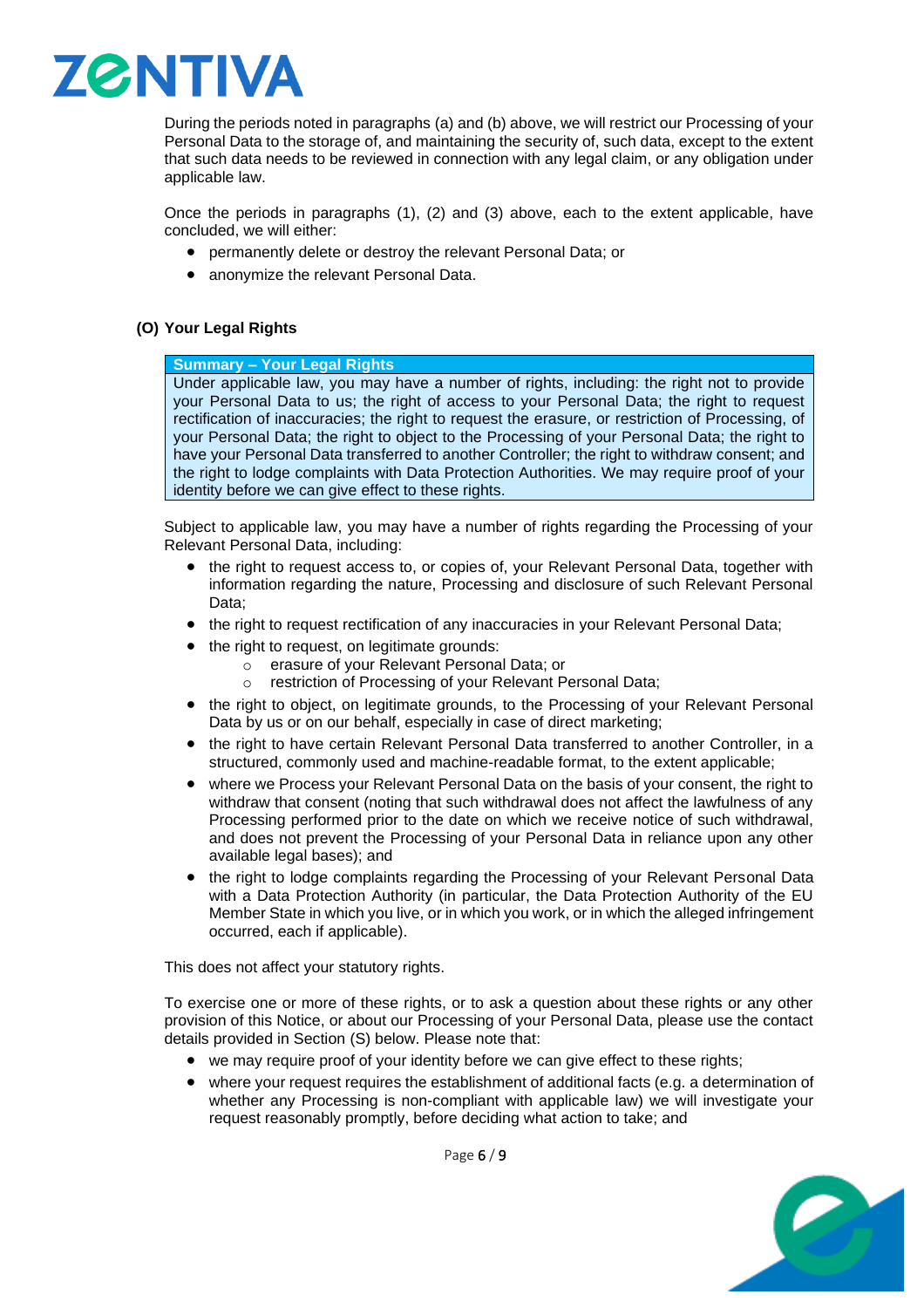

where our processing is based on our legal duties, we might not be able to accommodate your request.

### **(P) Cookies and Similar Technologies**

**Summary – Cookies and Similar Technologies**

We may Process your Personal Data by placing or reading Cookies and similar technologies.

When you visit a Site, we may place Cookies (a small data file) onto your device, or read Cookies already on your device, subject always to obtaining your consent, where required, in accordance with the law. We use Cookies to record information about your device, your browser and, in some cases, your preferences and browsing habits. This might include our analysis of the ways visitors engage with our sites in order to improve your experience, to provide you with more relevant content and offer you more relevant goods.

We may Process your Personal Data through Cookies and similar technologies.

### **(Q) Terms of Use**

**Summary – Terms of Use** All use of our websites, our products, or our services is subject to our internet https://www.zentiva.com/gdpr web-based documents.

All use of our websites, our products, or our services is subject to our internet <https://www.zentiva.com/gdpr> web-based documents. We recommend that you review our Terms of Use regularly, in order to review any changes that we might make from time to time.

### **(R) Direct Marketing**

**Summary – Direct Marketing** We may Process your Personal Data to contact you with information regarding products or services that may be of interest to you and for which you gave us permission. You may unsubscribe for free at any time.

You can unsubscribe from our email address list at any time by contacting your Privacy Officer - see section (S) for a list of communication channels.

### <span id="page-6-0"></span>**(S) Contact Details**

**Summary – Contact Details** You may contact us by phone, email or post – see (U) for a list of local legal and correspondence addresses.

If you have any comments, questions or concerns about any of the information in this Notice, or any other issues relating to the Processing of Personal Data carried out by us, or on our behalf, please contact:

> Michal Merta, MBA, MSc., LL.M (Data Protection Officer) [dpo@zentiva.com](mailto:dpo@zentiva.com)  $\text{1}^{\text{20}}$ : +420 234 363 666

### **(T) Definitions**



Page 7 / 9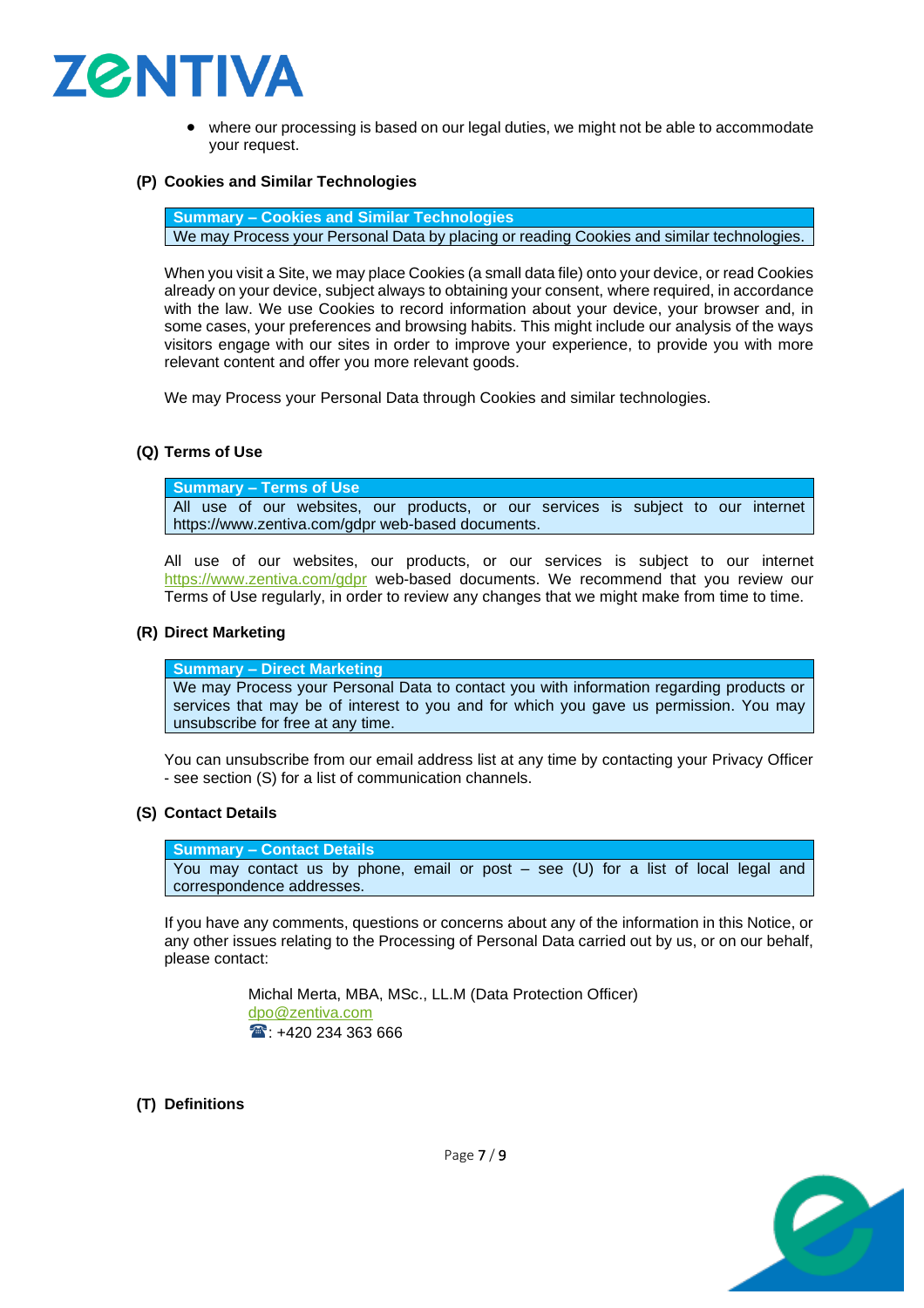

- "**Adequate Jurisdiction**" means a jurisdiction that has been formally designated by the European Commission as providing an adequate level of protection for Personal Data.
- "**Cookie**" means a small file that is placed on your device when you visit a website (including our Sites). In this Notice, a reference to a "Cookie" includes analogous technologies, such as web beacons and clear GIFs.
- "**Controller**" means the entity that decides how and why Personal Data is Processed. In many jurisdictions, the Controller has primary responsibility for complying with applicable data protection laws.
- "**Data Protection Authority**" means an independent public authority that is legally tasked with overseeing compliance with applicable data protection laws.
- "**EEA**" means the European Economic Area.
- "**Health Care Professional"** means person who works in the health care sector, medicine sector or related industries. It can be, e.g. a doctor, an employee of a hospital, a pharmacist.
- "**Personal Data**" means information that is about any individual, or from which any individual is directly or indirectly identifiable, in particular, by reference to an identifier such as a name, an identification number, location data, an online identifier or to one or more factors specific to the physical, physiological, genetic, mental, economic, cultural or social identity of that individual.
- "**Process**", "**Processing**" or "**Processed**" means anything that is done with any Personal Data, whether or not by automated means, such as collection, recording, organization, structuring, storage, adaptation or alteration, retrieval, consultation, use, disclosure by transmission, dissemination or otherwise making available, alignment or combination, restriction, erasure or destruction.
- "**Processor**" means any person or entity that Processes Personal Data on behalf of the Controller (other than employees of the Controller).
- "**Profiling**" means any form of automated Processing of Personal Data consisting of the use of Personal Data to evaluate certain personal aspects relating to a natural person, in particular, to analyse or predict aspects concerning that natural person's performance at work, economic situation, health, personal preferences, interests, reliability, behaviour, location or movements.
- "**Relevant Personal Data**" means Personal Data in respect of which we are the Controller.
- "**Sensitive Personal Data**" means Personal Data about race or ethnicity, political opinions, religious or philosophical beliefs, trade union membership, physical or mental health, sexual life, any actual or alleged criminal offences or penalties, national identification number, or any other information that may be deemed to be sensitive under applicable law.
- "**Standard Contractual Clauses**" means template transfer clauses adopted by the European Commission or adopted by a Data Protection Authority and approved by the European Commission.



Page 8 / 9